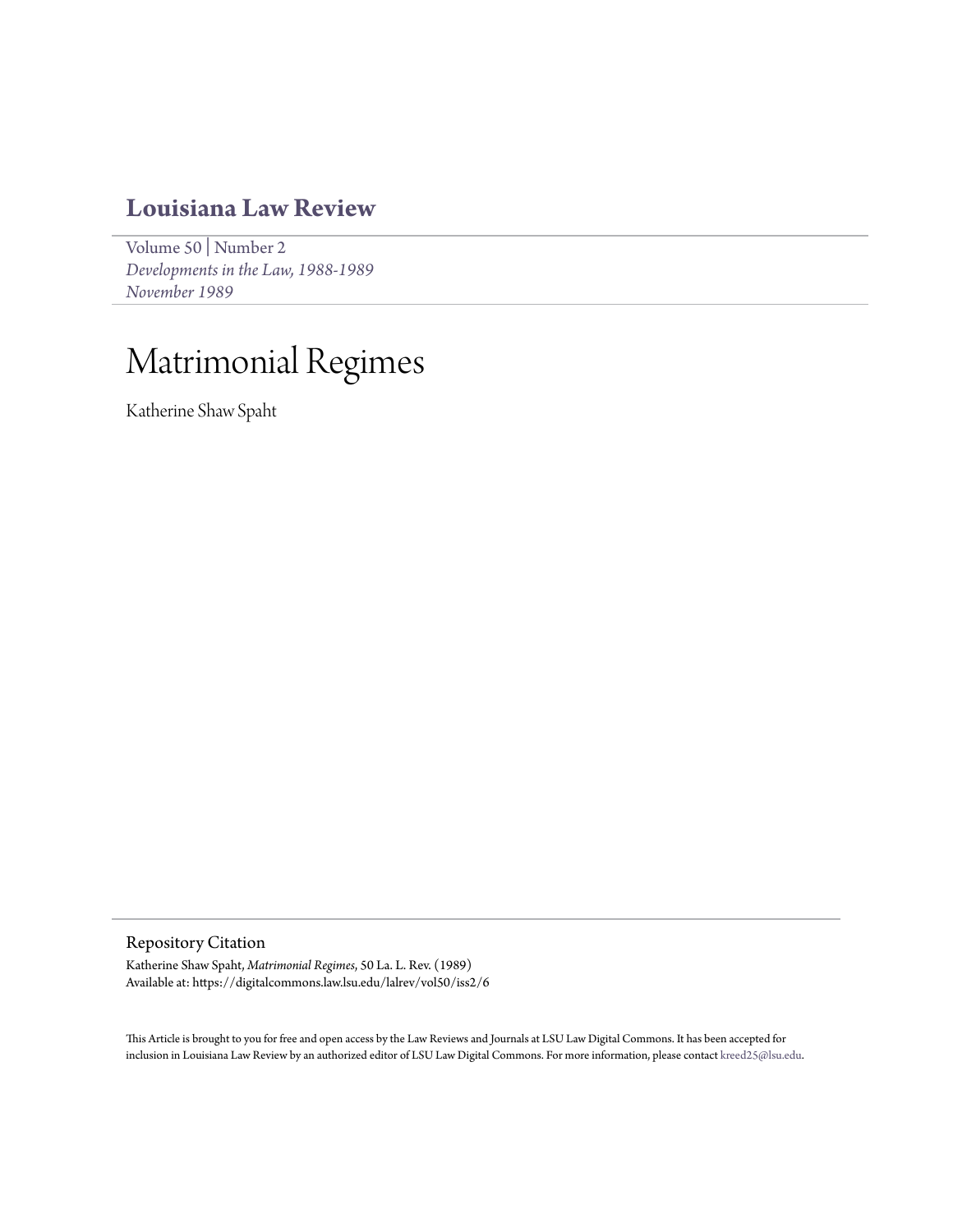# **MATRIMONIAL REGIMES**

#### *Katherine Shaw Spaht\**

#### **REIMBURSEMENT AND ACCOUNTING AT** TERMINATION

At its 1989 Regular Session, the Louisiana Legislature adopted a resolution requesting that the Louisiana State Law Institute "study certain articles of the Civil Code and related laws dealing with reimbursement and accounting between separated or divorced spouses and determine whether changes in the present language of such articles and laws are necessary."' There is little question that the manner in which reimbursement is to be calculated as a part of the partition proceedings<sup>2</sup> and what duties are owed **by** one former spouse to the other in the management of unpartitioned former community property<sup>3</sup> has created confusion. However, if the Legislature is to examine the two general subject matters it should resolve other inequities and discrepancies in related statutory provisions as well.

### *Reimbursement Calculation*

The circuit courts of this state are in conflict as to whether the trial court is to deduct reimbursement claims by one spouse against the other from the net community assets or from the *share* of the net community of the obligor spouse. As early as *Gachez v. Gachez,4* a fifth circuit court of appeal decision, that court reasoned that sums to reimburse a spouse for the use of separate funds to satisfy a community obligation<sup>5</sup> or to acquire or benefit community property<sup>6</sup> must be deducted from the net community, because the two pertinent civil code articles essentially state reimbursement is to be made "if there are community assets from

4. 451 So. 2d **608** (La. App. 5th Cir.), writ denied, 456 So. 2d 166 (1984).

5. La. Civ. Code art. 2365.

**.6.** La. Civ. Code art. **2367.**

Copyright **1989, by** LoUSIANA LAW REVIEW.

<sup>\*</sup> Jules F. and Frances L. Landry Professor of Law, Louisiana State University.

**<sup>1.</sup>** H.R. Res. **6,** Reg. Sess. 1989.

<sup>2.</sup> La. Civ. Code arts. 2348-2368; La. R.S. 9:2801-2802 **(1983** and Supp. 1989). See discussion of this problem in Spaht, Matrimonial Regimes, Developments in the Law, 1984-1985, 46 La. L. Rev. **559,** 563-67 (1986).

**<sup>3.</sup>** La. Civ. Code art. 2369. See Spaht, Matrimonial Regimes, Developments in the Law, **1986-1987,** 48 La. L. Rev. **371 (1987).**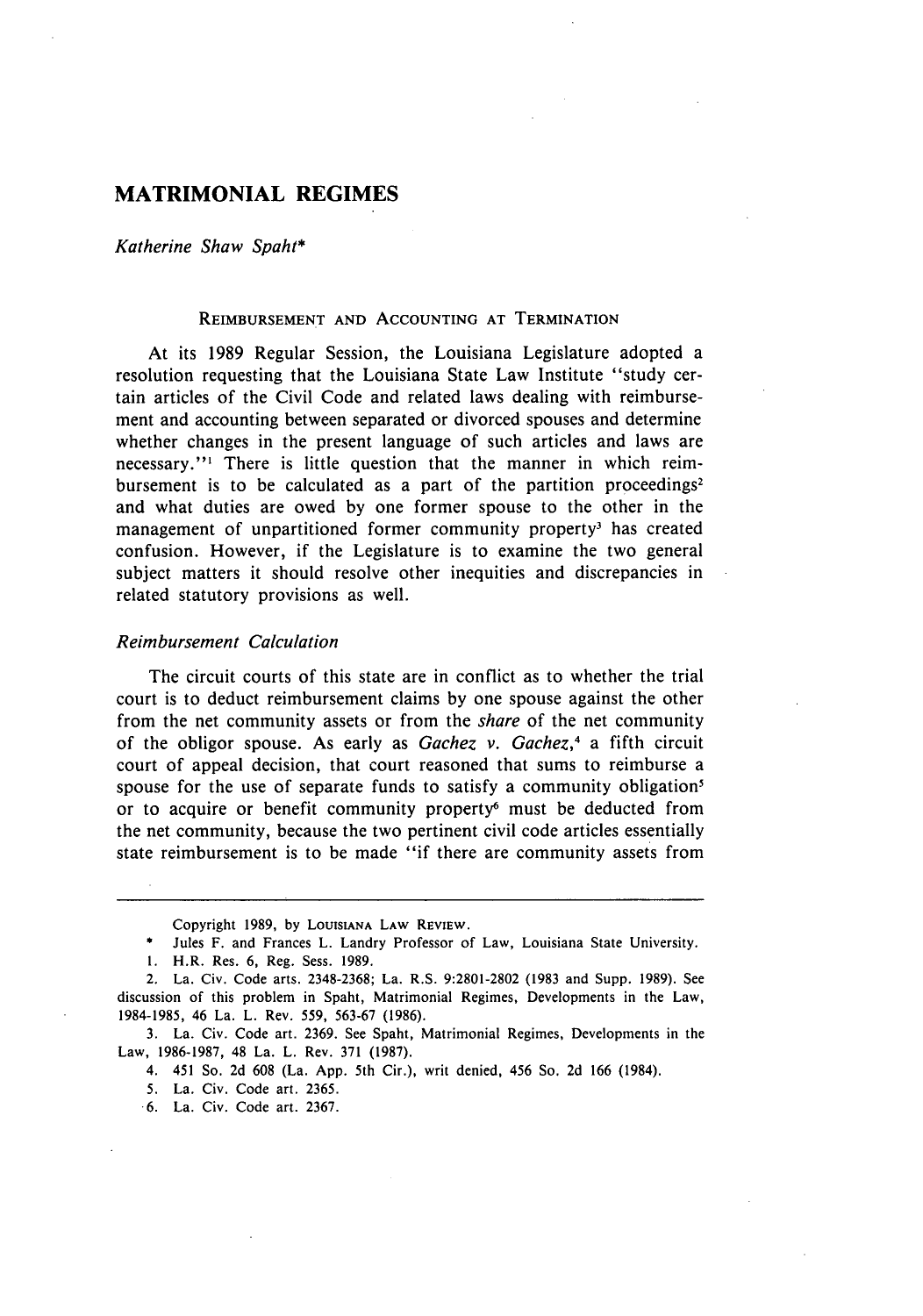which reimbursement may be made."<sup>7</sup> The *Gachez* case was cited and followed in *Nash v. Nash,8* a second circuit court of appeal opinion. Other circuits<sup>9</sup> have repudiated the reasoning of the *Gachez* and *Nash* cases, adopting the view that reimbursement claims are to be satisfied from the obligor spouse's net *share* of community assets, since reimbursement is a claim to be made by one spouse against the other,  $10$  not against the "community" as if it were an entity."

As this author has observed before,<sup>12</sup> it is only after each spouse's net share of former community property has been calculated that reimbursement claims can be asserted by one spouse against the other. The limitation upon reimbursement claims for the use of separate property "was intended to permit reimbursement only if the spouse from whom it was claimed had a share of former community property that was sufficient to satisfy the claim."<sup>13</sup> The difficulty the courts have encountered in interpreting the pertinent Civil Code articles and statutory provisions is attributable to the indirect expression selected by the Legislature to convey its intention.<sup>14</sup> It is the language of the limitation that has created the confusion. In *Davezac v. Davezac*<sup>15</sup> the court, by practical example, illustrated the inequitable and unintended result if reimbursement claims are deducted from net community assets before calculating each spouse's share:

To adopt appellee's interpretation would lead to the inequitable result of appellant being "reimbursed" for one-half of the amounts he paid from funds of which he owns half. The net

9. Patin v. Patin, 462 So. 2d 1356 (La. App. **3d** Cir.), writ denied, 466 So. 2d 470 (1985); Davezac v. Davezac, 483 So. 2d **1197** (La. App. 4th Cir. 1986); Williams v. Williams, 509 So. **2d** 77 (La. App. **1st** Cir. 1987); Mara v. Mara, **513** So. **2d** 1220 (La. App. 4th Cir. 1987); Cabral v. Cabral, 543 So. **2d** 952 (La. App. 5th Cir. 1989).

**10.** La. Civ. Code art. 2358: "Upon termination of a community property regime, a spouse may have *against the other spouse* a claim for reimbursement in accordance with the following provisions." (emphasis added).

**11.** La. Civ. Code art. 2336, comment (c): "The community of acquets and gains is not a legal entity but a patrimonial mass, that is, a universality of assets and liabilities  $\ldots$  .  $\mathcal{I}$ 

12. Spaht, supra note 2, at 563-67. See also discussion in K. Spaht and L. Hargrave, Matrimonial Regimes § 7.14, at 287-91, in 16 Louisiana Civil Law Treatise (1989).

13. K. Spaht and L. Hargrave, supra note 12, § 7.14, at 287.

14. Id. at 288.

<sup>7.</sup> Id. Actually, the language formulation in La. Civ. Code art. 2365 varies from that quoted, but conveys the same idea: "Reimbursement may only be made to the extent of community assets **....** "

<sup>8. 486</sup> So. 2d 1011 (La. App. 2d Cir. 1986). See also Kaplan v. Kaplan, 522 So. 2d 1344 (La. App. 2d Cir. 1988); Gilley v. Ketchens, 478 So. 2d 683 (La. App. 2d Cir. 1985); Longo v. Longo, 474 So. 2d 500 (La. App. 4th Cir.), writ denied, 477 So. 2d 711 (1985).

*<sup>15.</sup>* 483 So. 2d 1197 (La. App. 4th Cir. 1986).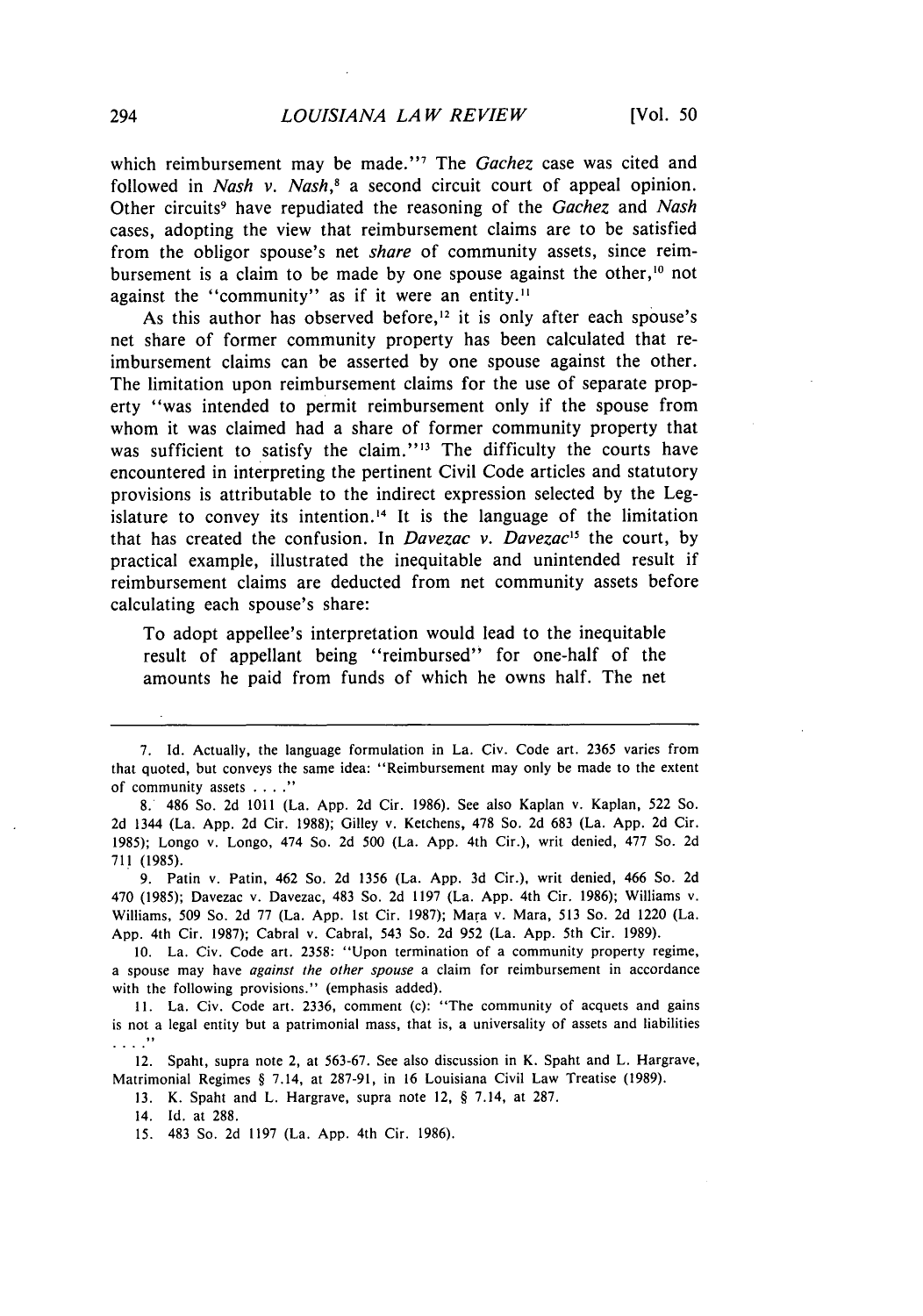**1989]**

result would be that he would pay seventy-five percent of the payments to maintain a community asset from which the wife would eventually derive one-half of the proceeds.<sup>16</sup>

Recently, the issue of how to calculate reimbursement claims in a partition suit arose in a situation where "the community" was insolventthe community debts exceeded the community assets.<sup>17</sup> In *Kaplan v*. *Kaplan8* the husband had proved to the satisfaction of the trial judge that "the community owes him  $$116,394."$ <sup>19</sup> The trial judge then proceeded to deduct the total sum due the husband from the community assets (\$135,862 - \$116,394 **=** \$19,468), divided the difference between husband and wife (\$9,734), and then the husband was allocated all community obligations (approximately \$180,000, including the federal tax lien). The wife received \$9,734 in assets, but no debts; the husband received \$126,128 in assets, and \$180,000 in debt. Obviously, under the correct calculation method, the community debts should have been deducted from the community assets, and the indebtedness exceeding the assets should have been allocated equally between the former spouses.20

Even though, as a general principle, the husband's reimbursement claim is extinguished if the wife has no share of the community from which this obligation may be satisfied, an exception is made in the case of "ordinary and customary expenses of the marriage, or for the support, maintenance, and education of children of either spouse in keeping with the economic condition of the community."<sup>21</sup> Although the *Kaplan* court does not elaborate upon the payments for which the husband is entitled to receive reimbursement, it does identify them as "insurance premiums, house payments, taxes, and various interest on loans."<sup>22</sup> Some of these expenses probably were ordinary and customary expenses of the marriage, in which case the wife would owe the husband reimbursement for onehalf the amount<sup>23</sup> even if the community was insolvent. The rationale

19. Id. at 1346.

21. La. Civ. Code art. 2365.

22. 522 So. 2d at 1346.

23. In an asterisk footnote in the opinion the court observes: "Kaplan was actually entitled to *half* the amount of separate funds he spent in fulfillment of community obligations .... However, since Mrs. Kaplan did not appeal or answer the appeal, this issue cannot be addressed by this court." Id. at 1347.

<sup>16.</sup> Id. at 1199.

<sup>17.</sup> Kaplan v. Kaplan, 522 So. 2d 1344 (La. App. 2d Cir. 1988). Community assets were valued at \$135,862 by the trial judge; "the total amount [of debt] exceeds \$140,000, clearly showing the community to be insolvent." Id. at 1346. "In addition, there is a federal tax lien of \$37,943.27 presently due." Id.

<sup>18. 522</sup> So. 2d 1344 (La. App. 2d Cir. 1988).

<sup>20.</sup> This is only implicit in the language of La. R.S. 9:2801(4)(b) (1983) which ostensibly deals with a solvent community but equal division is a fundamental principle of our community property law: "The court shall divide the community assets and liabilities so that each spouse receives property of an equal net value."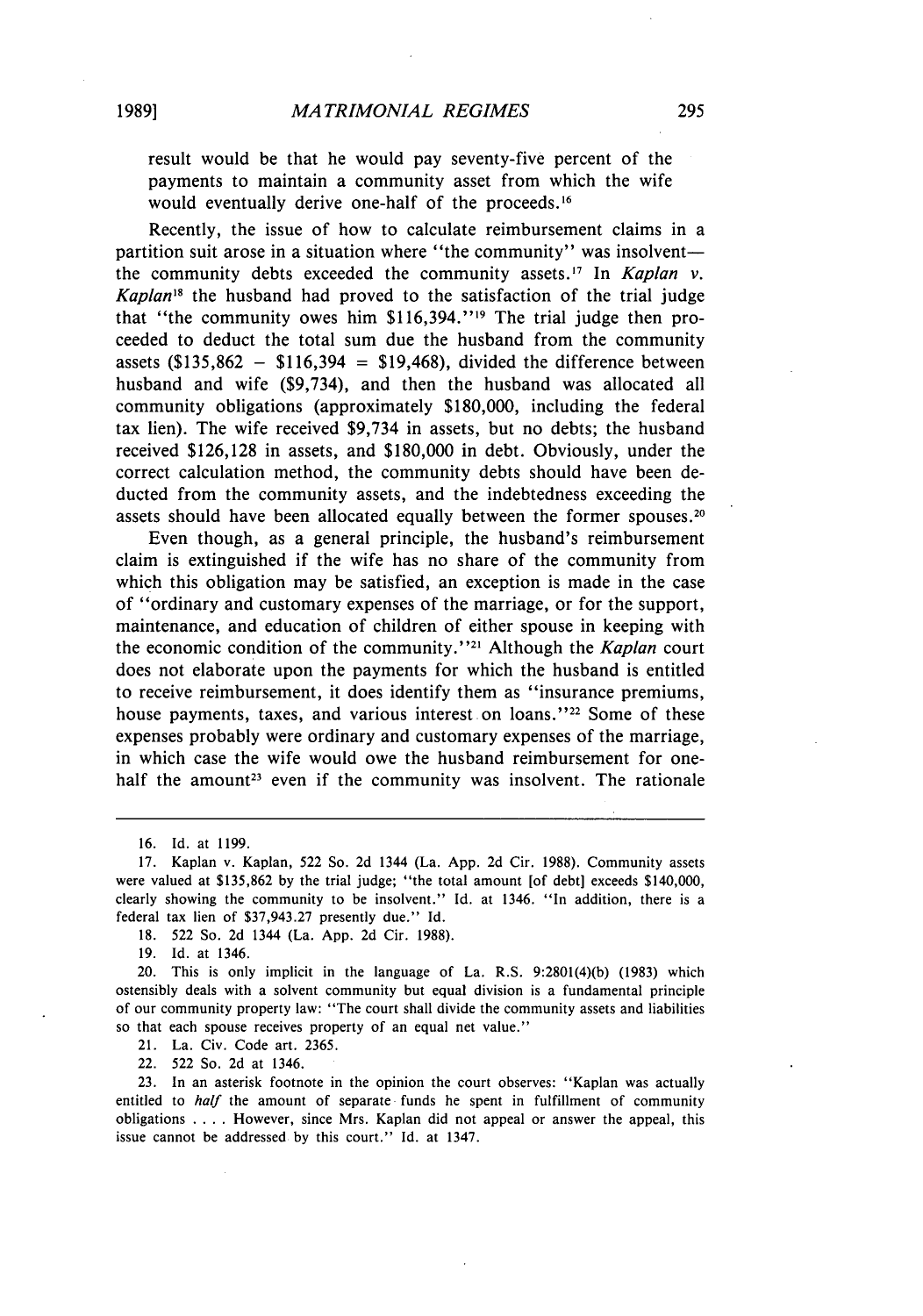underlying pursuit of these special reimbursement claims is, "The Legislature concluded that ultimately expenses of the marriage, including support of the children  $\dots$  should be borne equally by the spouses.... [If separate property of one spouse is used to satisfy the obligation, reimbursement imposes responsibility for one-half of that amount by permitting recovery even if only separate property of the other spouse is available." $24$ 

The trial and appellate courts' reason for ignoring the principle of equal division was summarized in the following language:

The trial judge was well within his discretion in taking Mrs. Kaplan's mental illness and resulting financial condition into account. Under the circumstances of this case, his decision to order Kaplan to assume all community obligations, in return for receipt of other community assets, was not an abuse of that discretion. On the contrary, it is a fair and equitable division of the community, as contemplated by the statute.<sup>25</sup>

Louisiana, however, is not an "equitable" distribution jurisdiction. Civil Code article 2336 and the special partition statute are rather explicit pronouncements that our community property law requires *equal,* not equitable, distribution. The partition process, under an aggregate theory that proceeds by allocation of assets and liabilities, may be sensitive to equity 6 but the end result must be equal division. The courts confused equitable *allocation,* with equitable *distribution.*

## *Reimbursement for Expenses on Depreciating Movable*

Another conflict exists among the various circuit courts of appeal on whether an ex-spouse owes reimbursement for the use of separate property to pay a community obligation which was incurred for the purpose of acquiring what is now former community property-for example, the use by one spouse of separate funds (i.e., his earnings), after termination of the community, to pay "the notes" on the car which is former community property. The reimbursement articles have been extended to apply to expenditures after termination of the community, even though the Civil Code articles contemplate such expenditures during the existence of the community.<sup>27</sup>

<sup>24.</sup> K. Spaht and L. Hargrave, supra note 12, § 7.14, at 286.

<sup>25. 522</sup> So. 2d at 1347.

<sup>26.</sup> La. R.S. 9:2801(4)(c) (1983). The court cites the same provision as authority for the proposition that the distribution may be equitable, not simply the allocation.

<sup>27.</sup> La. Civ. Code art. 2358: *"Upon termination* of a community property regime, a spouse may have against the other spouse a claim for reimbursement **....** (emphasis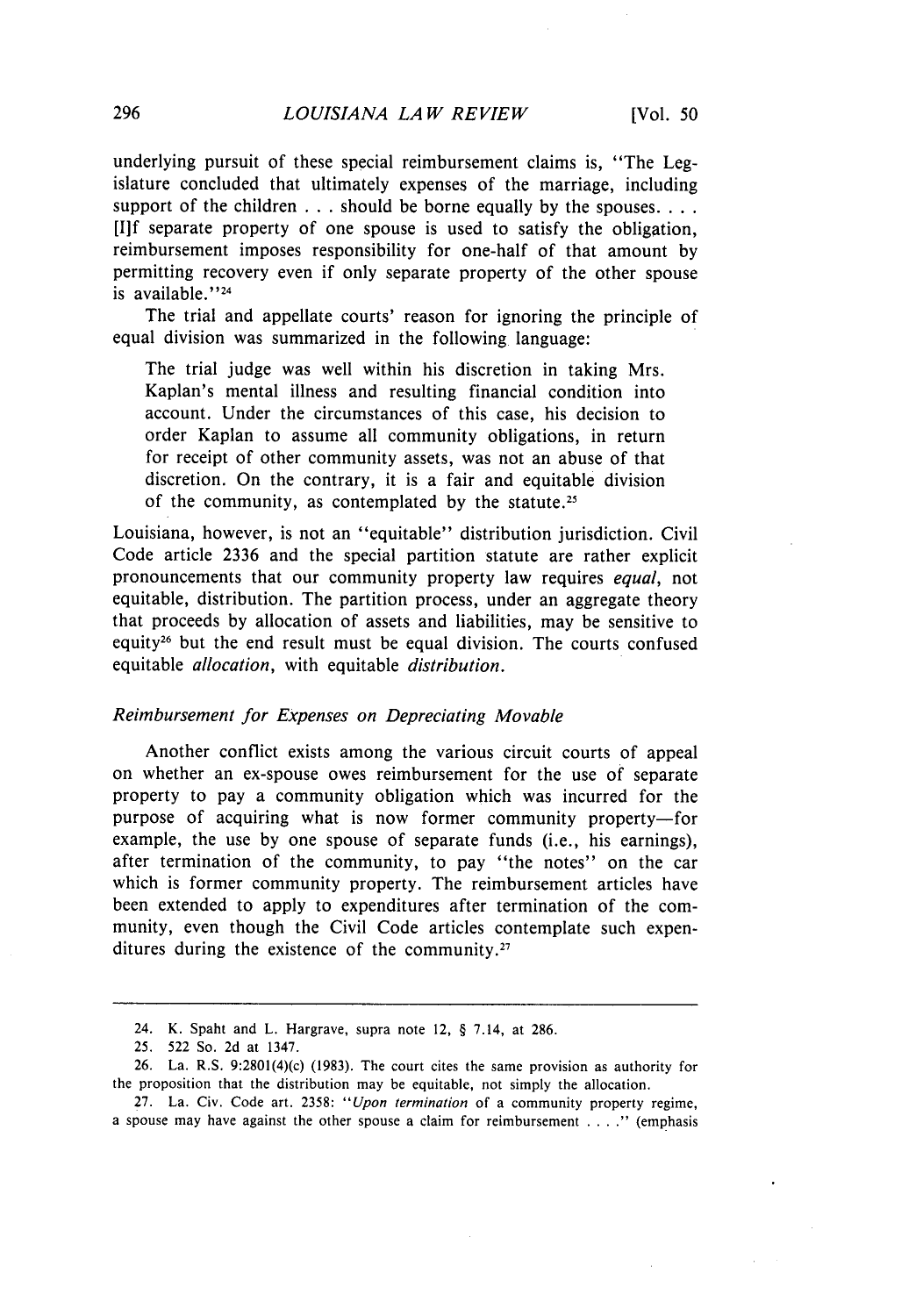In *Williams v. Williams,28* in a typical pattern of facts, after termination of the community the husband continued to pay the notes from his separate property on a vehicle, which was community property. The wife argued that he was not entitled to reimbursement because he had "exclusive use" of the automobile and in essence the use value had to be deducted from the amount of separate funds used to pay the notes-a roughly equivalent sum. In responding to the wife's argument, the court observed:

Our brethren of the Fourth and Fifth Circuits have chosen to treat reimbursements from the separate property differently depending on whether the debt paid was on movable or immovable property. However, LSA-C.C. art. 2365 makes no such distinction, and we see no reason to deny appellant [husband] reimbursement for one-half of the separate property used to pay the note on the Subaru automobile.<sup>29</sup>

The fourth and fifth circuit courts of appeal decisions referred to in the *Williams* case are *Davezac v. Davezac*<sup>30</sup> and *Gachez v. Gachez.*<sup>31</sup> The difference between movable and immovable property which those two circuits offer to justify a different result is "that an automobile rapidly depreciates so that its use is directly related to its depreciation"<sup>32</sup> and "[e]quity dictates that appellant be charged for the full amount of maintaining an asset of which he had exclusive use while that asset steadily declined in value."<sup>33</sup>

The source of the problem in these three cases is the application of reimbursement principles under community property law, rather than principles of ordinary co-ownership. At termination of the community, the former spouses' relationship is that of co-owners. It is a principle of co-ownership, 34 not community property, that "rent or credit is not

added).

La. Civ. Code arts. 2360, 2361, 2363 lend lexicological support.

The jurisprudence, however, has not restricted the application of these articles to action taken by a spouse during the existence of the community. See Spaht and Samuel, Equal Management Revisited, 40 La. L. Rev. 83, 141 (1979); Note, Termination of the Community, 42 La. L. Rev. 789 (1982).

28. 509 So. 2d 77, 80 (La. App. 1st Cir. 1987).

29. Id. at 80.

30. 483 So. 2d 1197 (La. App. 4th Cir. 1986).

31. 451 So. 2d 608 (La. App. 5th Cir.), writ denied, 456 So. 2d 166 (1984).

32. Davezac v. Davezac, 483 So. 2d 1197, 1199 (La. App. 4th Cir. 1986); see also Gachez v. Gachez, 451 So. 2d 608, 613 (La. App. 5th Cir.), writ denied, 456 So. 2d 166 (1984).

33. Davezac, 483 So. 2d at 1199; Gachez, 451 So. 2d at 614.

34. The principle is that each co-owner has a right to possess and occupy the entire co-owned property without owing his co-owners rent (unless he excludes them).

It is the corruption of this principle in Patin v. Patin, 462 So. 2d 1356 (La. App. 3d Cir. 1985), which resulted in amendments to La. R.S. 9:308(B) (Supp. 1989).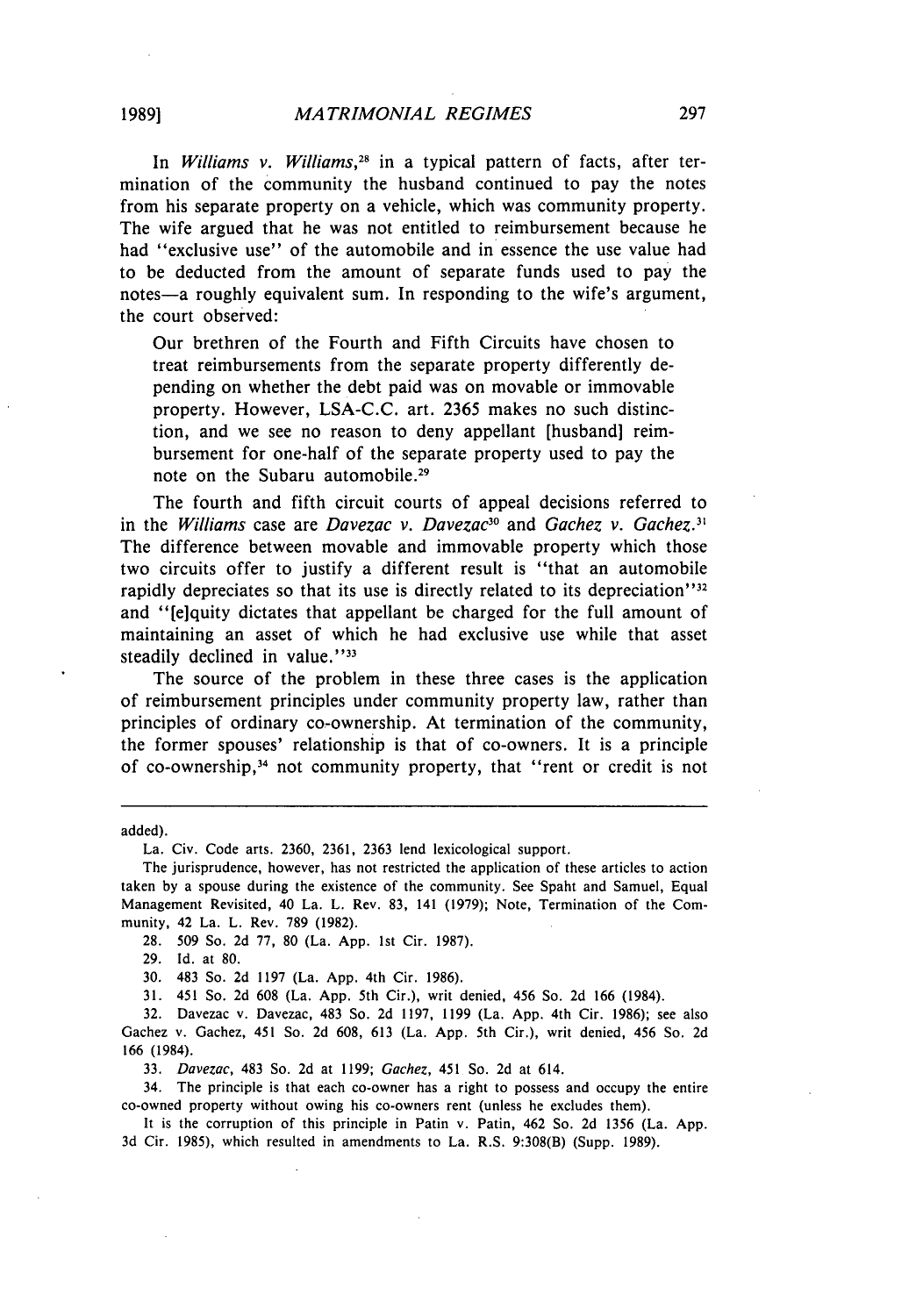owed when one spouse occupies the family home while making mortgage payments, the situation ... involving movable property is distinguishable."<sup>35</sup> To be consistent, the same rules that would apply to ordinary co-owners of a depreciating movable in a case where one pays the debt but enjoys exclusive use, though not necessarily use to the exclusion of the other co-owners, should apply to the former spouses.<sup>36</sup> Yet, the undeveloped rules governing co-ownership of property contribute to the confusion that results when the former spouses are no longer partners in community, but ordinary co-owners with only one unique responsibility. The subject matter of the relationship of the spouses and the special responsibility of an accounting<sup>37</sup> owed by one spouse to the other after termination will be discussed in the next section of this article.

By raising generally the equities of a set-off against a spouse's claim for reimbursement, the *Davezac* and *Gachez* cases pose a question for the reimbursement provisions even in instances where they are properly applied to actions of a spouse during the existence of the community. Article 2365 fails to contain counterbalancing equities for the reason that if separate property is used to satisfy a community obligationone for the common interests of the spouses<sup>38</sup>—during the existence of the community, the assumption is that both spouses have agreed to a use for that property that does not require an offset, except in one recognized instance.<sup>3</sup> 9 If the husband in *Davezac* had used separate funds during the existence of the community to satisfy an indebtedness on the family automobile (community obligation), $40$  he would be entitled to recover one-half of the sum without an offset even though the automobile was used primarily by him. Making assumptions about co-owners', not spouses', agreements as to use presents different legal and policy issues.

Interestingly enough, even if the satisfaction of a community obligation occurred during the existence of the community, the legislation does introduce an equitable consideration. Under Civil Code article 2363 an obligation may be in part community and in part separate—"an

38. La. Civ. Code arts. 2360, 2361.

39. La. Civ. Code art. 2363.

40. Cook v. Cook, 457 So. 2d 235 (La. App. 3d Cir. 1984); Willis v. Willis, 454 So. 2d 429 (La. App. 3d Cir. 1984).

<sup>35.</sup> Gachez, 451 So. 2d at 613.

<sup>36.</sup> Exclusive use of a depreciating movable may be ordered by the court under La. R.S. 9:308(A) (as amended by 1989 La. Acts No. 800).

<sup>37.</sup> La. Civ. Code art. 2360: "An obligation incurred by a spouse during the existence of a community property regime for the common interest of the spouses or for the interest of the other spouse is a community obligation."

La. Civ. Code art. 2361: "Except as provided in Article 2363, all obligations incurred by a spouse during the existence of a community property regime are presumed to be community obligations."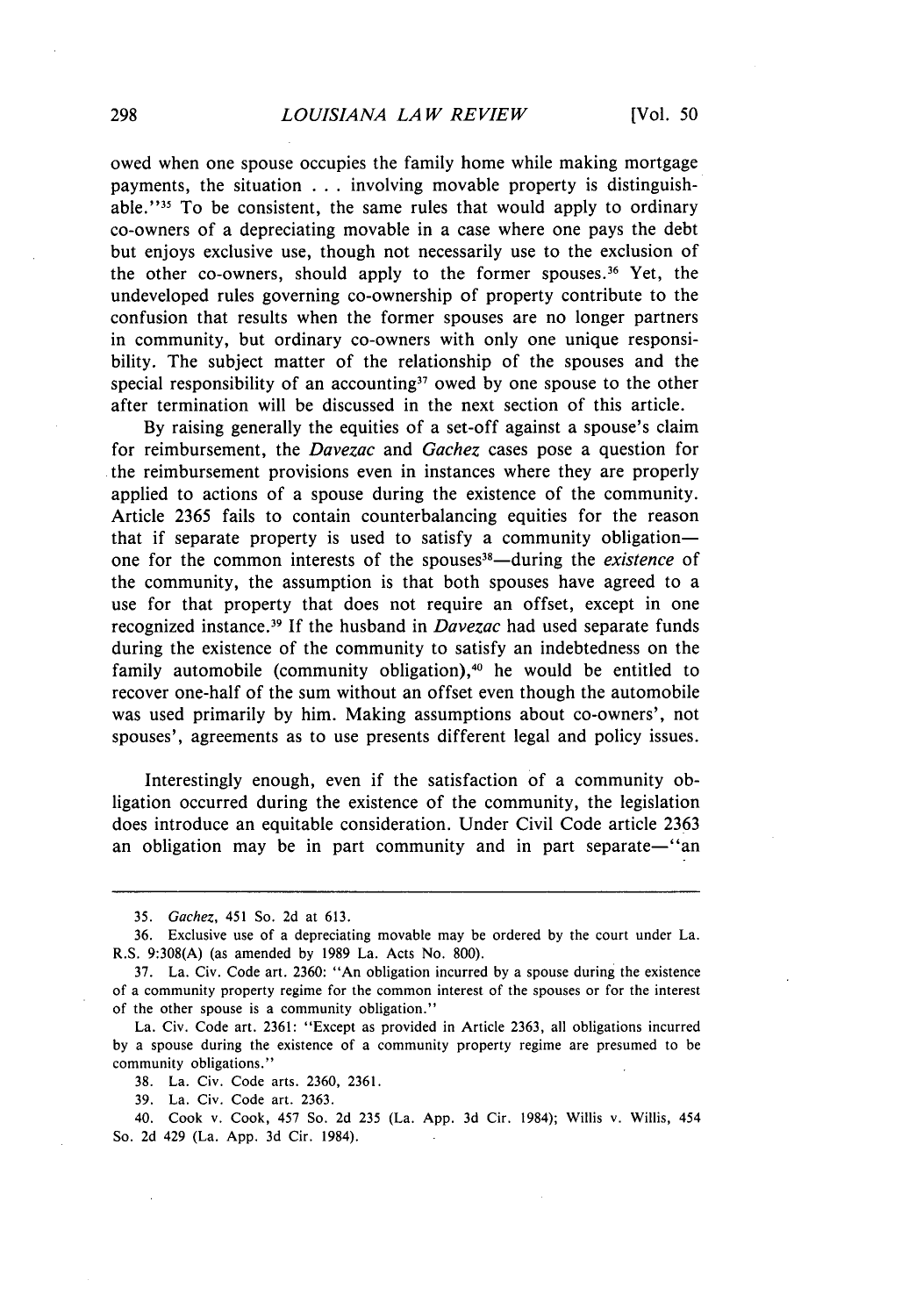obligation incurred for the separate property of a spouse to the extent that it does not benefit the community, the family, or the other spouse, is likewise a separate obligation."<sup>41</sup> The classic example in the jurisprudence is the case in which a spouse uses community property to satisfy an obligation incurred for the benefit of the other spouse's separate property--paying the notes on a house which is separate property of one spouse but occupied by the spouses as the family home.<sup>42</sup> The rationale articulated in the decisions is that use of the property by the "community" is an enjoyment of the fruits of separate property and the cost of the benefit included the payment of interest.<sup>43</sup> Therefore the spouse against whom reimbursement is sought may only recover one-half of the payments used to discharge the principal amount, not the portion used to discharge interest. As the author has observed elsewhere,<sup>44</sup> Article 2363 is a more direct, legally accurate method of reaching the same result. Regardless of legal reasoning, it is clear that the legislation is sensitive to the issue of an off-set for the use of the property as against a claim for reimbursement.

Yet, in the other instance in which reimbursement is permitted—the use of community or separate property to acquire, benefit, or improve separate or community property respectively—there is no statutory recognition of the need to balance benefits received against a claim for the sum expended. For example, if the wife owns as separate property a duplex apartment that produces rents (community property), and she contracts with a painter to improve it, then uses community funds to pay the painter, it will make a difference if she is entitled to reimbursement under Article 2364 or Article 2366. If, by virtue of her contract with the painter, the wife incurs an obligation and then satisfies it with community funds, Article 2364 with its accompanying equities in Article 2363 applies. If, on the other hand, her use of community funds to pay the painter is considered the use of community funds to improve separate property, there is no statutory authority for recognizing an offset for benefits the "community" has enjoyed. This disparity has prompted another author to observe:

No rational basis for the reimbursement disparity is evident. Surely the legislature did not intend that a potentially significant difference in reimbursement be based on the arbitrary decision

<sup>41.</sup> La. Civ. Code art. 2363; see, e.g., *Willis,* 454 So. 2d at 431.

<sup>42.</sup> K. Spaht and L. Hargrave, supra note 12, § 7.14, at 282-84.

<sup>43.</sup> La. Civ. Code art. 2339: "The natural and civil fruits of the separate property of a spouse ... are community property. Nevertheless, a spouse may reserve them as his separate property by a declaration made in an authentic act or in an act under private signature duly acknowledged."

<sup>44.</sup> K. Spaht and L. Hargrave, supra note 12, at § 7.19.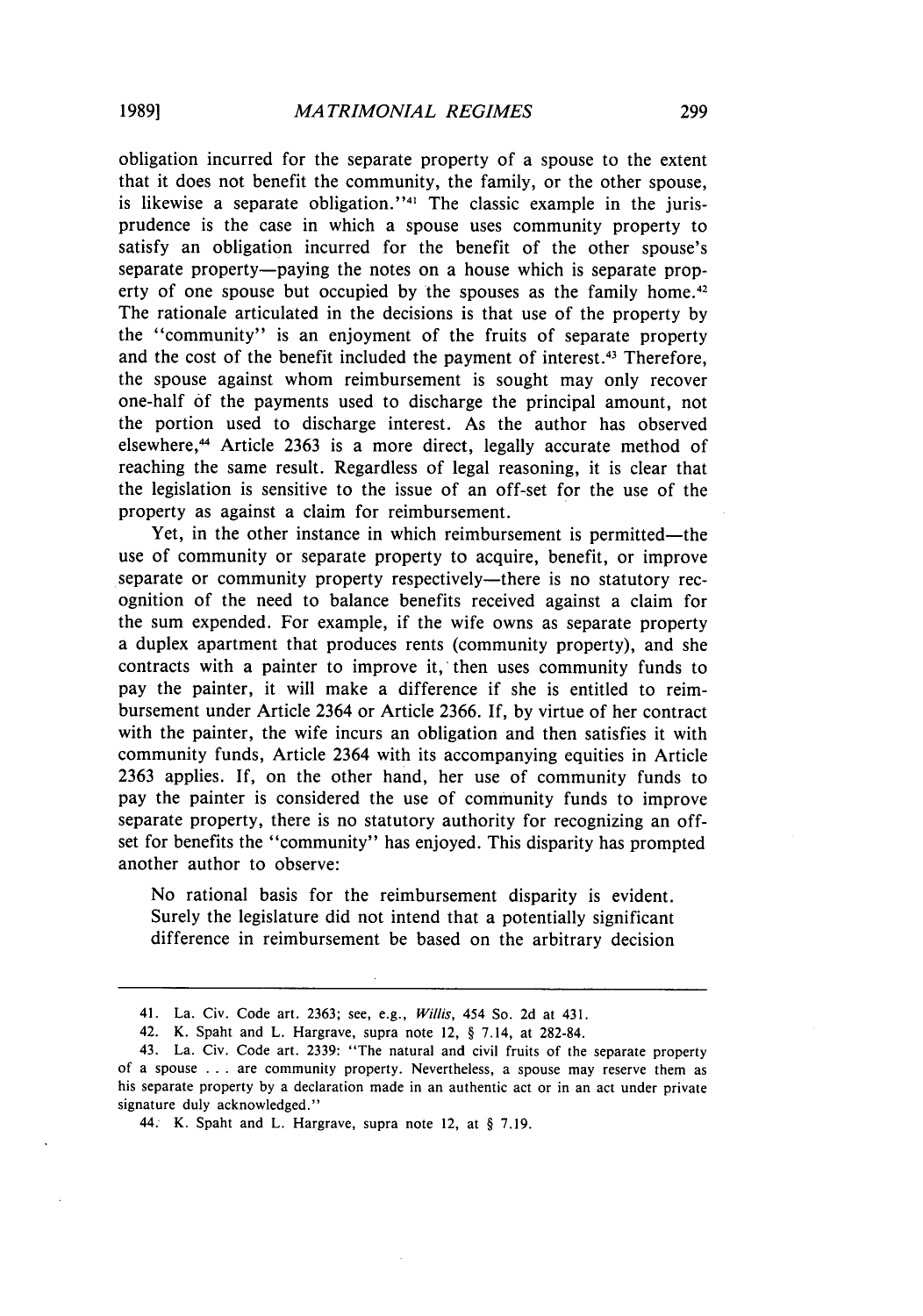of whether community funds were used to benefit separate property or to satisfy a separate obligation. This potential problem could be avoided by amending article 2366 in a manner that would take into account the extent to which the community itself was benefitted by use of a community property. The remaining amount by which the separate property of a spouse has benefitted could serve as the basis for reimbursement to the other spouse.<sup>45</sup>

#### *Accoiunting-Article 2369*

The relationship of spouses at termination of the community and the resulting duties of care owed one spouse to the other in the management of former community property continue to vex the judiciary. As this author has written on at least two previous occasions,<sup>46</sup> with only one exception, the two former spouses are ordinary co-owners after termination of the community regime and as a general proposition owe no fiduciary duty to each other to properly manage co-owned assets. However, if a former spouse asserts control over former community assets and begins to manage the assets, he has transformed his relationship from that of an ordinary co-owner to the legal relationship of negotiorum gestor.<sup>47</sup> The one exception previously alluded to is the fiduciary duty to account to the other spouse if a spouse had community property under his control at termination. The duty to account requires the spouse to explain the disposition of the community property under his control at termination, or be responsible to the other spouse for one-half the value of the property.<sup>48</sup>

In *Richardson v. Richardson49* the wife sought "in essence **.** . . an accounting for revenues allegedly due to her from the corporation **by** virtue of her co-ownership of the corporation's stock."<sup>50</sup> Rejecting the wife's claims for an accounting, the court observed that the payment of sums for which she sought an accounting were property of the corporation and what she owned was simply the stock. Therefore, "[t]he fruits or revenues attributable to this stock, not the direct earnings of the corporation itself, would belong in part to the plaintiff."<sup>51</sup> The court then commented upon what the wife had failed to prove:

46. Spaht, supra note 3; Spaht, supra note 2.

49. 540 So. 2d 1254 (La. App. 3d Cir. 1989).

**50. Id.** at **1257.**

51. **Id.**

<sup>45.</sup> Note, Termination of the Community, 42 La. L. Rev. **789, 803** (1982).

<sup>47.</sup> La. Civ. Code arts. 2295-2299.

<sup>48.</sup> La. Civ. Code art. 2369: "A spouse owes an accounting to the other spouse for community property under his control at the termination of the community  $\dots$ .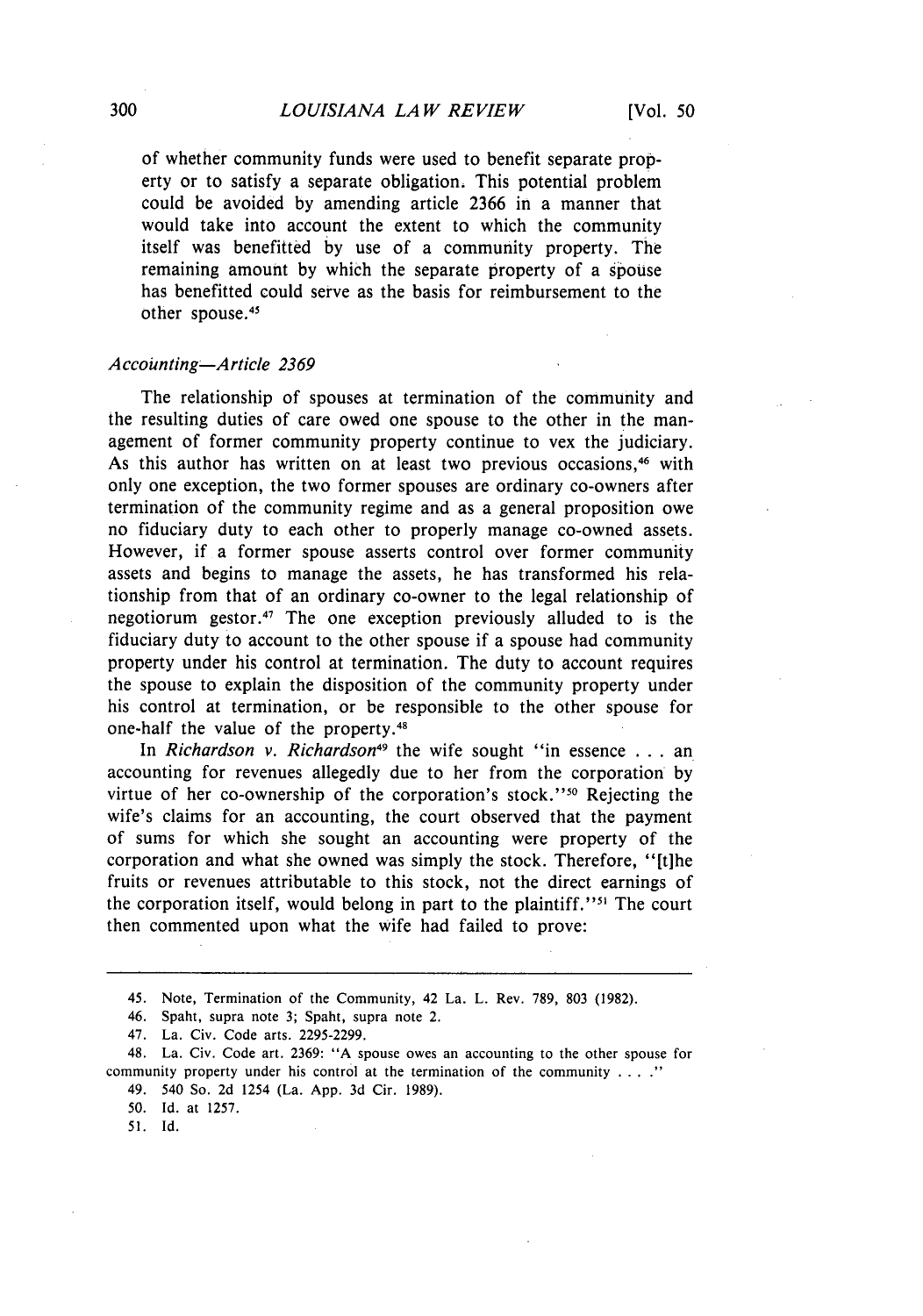Plaintiff did not attempt to prove that any diminished value of the corporate stock resulted from any *negligent* management by defendant during his possession and control of the corporate business.<sup>52</sup>

A further illustration of the type of problem that can arise after termination of the community is the case of *Barbin v. Barbin.53* The wife complained that the trial court had failed to charge the husband with interest on community funds under his control at termination. To this "novel claim"<sup>34</sup> the court of appeal responded: "We know of no theory of law that requires a former partner in community to invest community funds prior to partition so that they will earn interest in the interim between dissolution of the community and the date of partition."<sup>35</sup> Concluding that her claim was not "based the same as those cases represented by *Hodson v. Hodson*<sup>156</sup> (later referred to by the court as "the so-called ex delicto cases"),5*7* the court denied the wife the legal interest claimed. Rather than allege and prove that community funds, which were under the husband's control, no longer existed under Civil Code article 2369,<sup>58</sup> the wife claimed that the community funds were simply idle. The correct answer ultimately lies in the legal relationship of the two former spouses after termination of the community and the determination of the proper legal standard applicable to their conduct. It is an issue that Judge Redmann recognized earlier in his opinion in *Lococo* v. *Lococo*:<sup>59</sup>

**[T]he** petition alleges deterioration because of mere failure by the ex-husband to repair and maintain, rather than because of deliberate or negligent damage by him. That states no claim because failure to spend rent money on maintenance and repairs means more money divided between the former co-owners in the partition.<sup>60</sup>

52. Id. (emphasis added).

53. 546 So. 2d 609 (La. App. 3d Cir. 1989).

54. Id. at 610.

55. Id. at 611.

56. Id.

57. Id.

58. La. Civ. Code art. 2369: "A spouse owes an accounting to the other spouse for community property under his control at the termination of the community property regime **...."**

59. Lococo v. Lococo, 462 So. 2d 893 (La. App. 4th Cir. 1984).

60. 462 So. 2d at 896 (Redmann, C.J., concurring).

See comment (c) to La. Civ. Code art. 2369, which has been criticized by the author elsewhere as inaccurate in describing the obligation to account, but it is correct in articulating the duty of co-owner spouses after termination of the community: "Thus, he ought to be accountable for any loss or deterioration of the things under his control attributed to his fault . . . ."